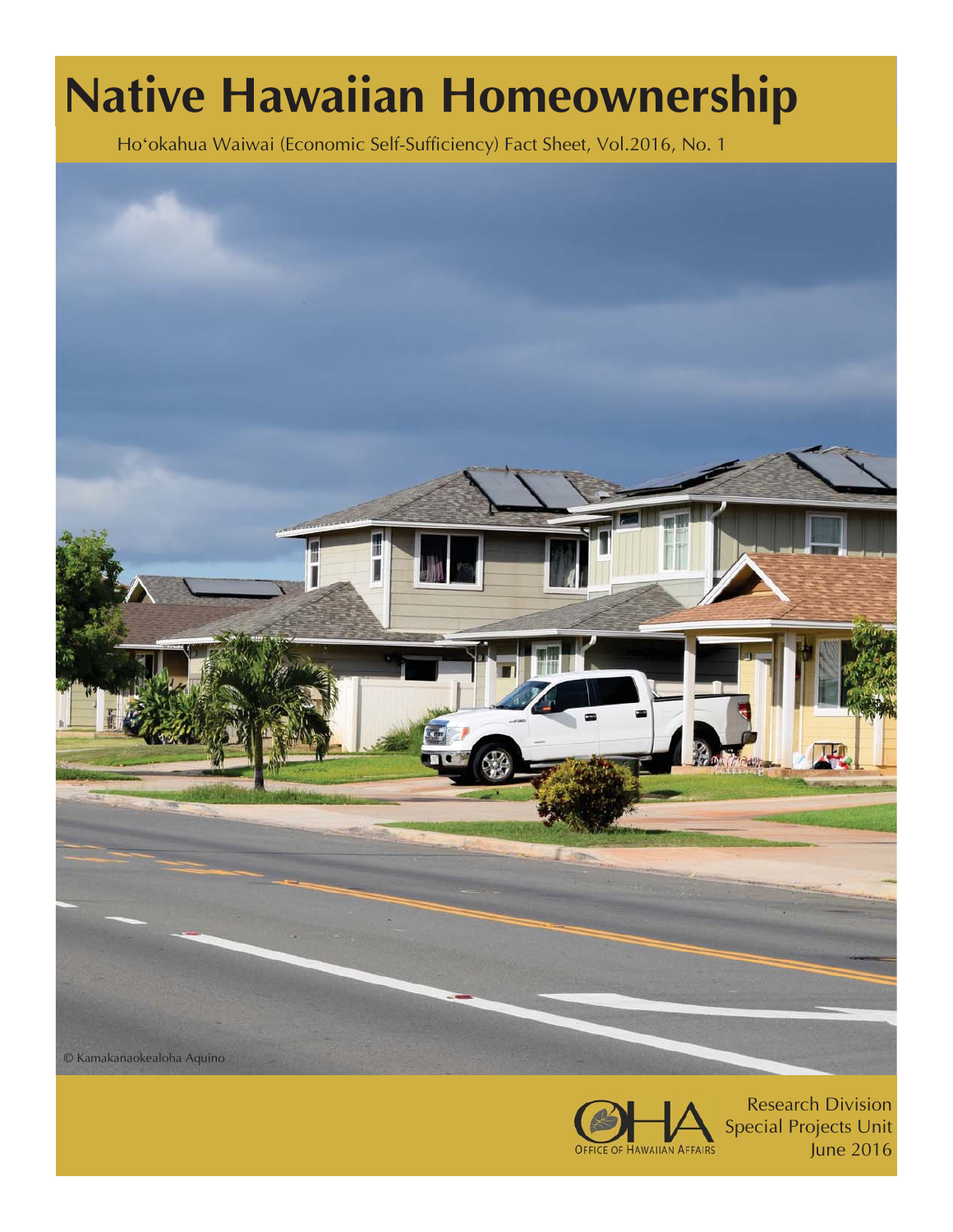

Hale Māmalu, Kalihi, Oʻahu, Hawaiʻi. © Wahineʻaipöhaku Tong, 2015

**The Significance of a Home** 

The location of a home was an important consideration for Native Hawaiians in the 18th century. A kahuna, or expert, determined whether an area was hospitable or suitable for living. Hawaiian scholar David Malo (1851) highlighted the significance of a house as a means of securing well-being for the ʻohana (family). It was an indication of prosperity.

A home was also viewed as a living member of the family and community. A kahuna would conduct a dedication ceremony at the completion of a building by performing a moku (navel-cutting ceremony), similar to one given to a child at birth. A prayer and cutting of the thatch by the doorway represented severing the piko (navel-chord) of the house, thereby making it habitable (Handy, Emory, Bryan, Buck and Wise, 1965). These dedication ceremonies are still practiced today.

The Hawaiian Constitution of 1840 "served to codify the ancient land rights held by the möʻï, aliʻi, and makaʻāinana" (Beamer 2014, p. 129). The 1848 Māhele and the 1850 Kuleana Act allowed fee simple titles to land, which affected land tenure and the relationship between the ʻāina (land) and Native Hawaiians. Since the mid-1800's, the well-being of Native Hawaiians has declined within their own homeland due to the drastic impact in the political and economic landscape brought about by the introduction of foreign concepts. The overthrow of the Hawaiian government in 1893 further displaced Hawaiians from their land and allowed valuable land to be owned by foreign investors.

**Increasing the number of Native Hawaiian Homeowners** 

One of the priorities under the Office of Hawaiian Affairs (OHA) 2010-2018 strategic plan is to increase Hoʻokahua Waiwai (Economic Self-sufficiency) for Native Hawaiians. One indicator of economic self-sufficiency is homeownership and OHA's desired results under the strategic plan aims to increase the percentage of Native Hawaiian owner-occupied houses from 56.62% in 2008 to 58% in 2018.

This factsheet provides the context of Native Hawaiian homeownership in Hawaiʻi. It begins by highlighting trends over time in owner-occupied housing units, household income and housing costs. This section is followed by an analysis of the differences between counties including financial conditions of households and the physical characteristics of housing units. Next, a larger housing context is provided through an analysis of the impact of the real estate market in Hawaiʻi and the impact of the Hawaiian Homes Commission Act of 1920 (HHCA). This report concludes by summarizing the status of Native Hawaiian homeownership.

| <b>CONTENTS</b>                       | <b>PAGE</b>    |
|---------------------------------------|----------------|
| Introduction                          | $\overline{2}$ |
| Native Hawaiian Owner-occupied Units  | 3              |
| <b>Differences by County</b>          | 6              |
| Real Estate in Hawai'i                | 9              |
| Hawaiian Homes Commission Act of 1920 | 10             |
| The Case for Native Hawaiians         | 11             |
| Definitions & References              | 12             |

1 does not represent or confer any legal rights of any kind. Please use suggested citation and report discrepancies to the OHA Research Division. **OHA Research Disclaimer.** The data presented have been vetted for accuracy; *however*, there is no warranty that it is error-free. The data itself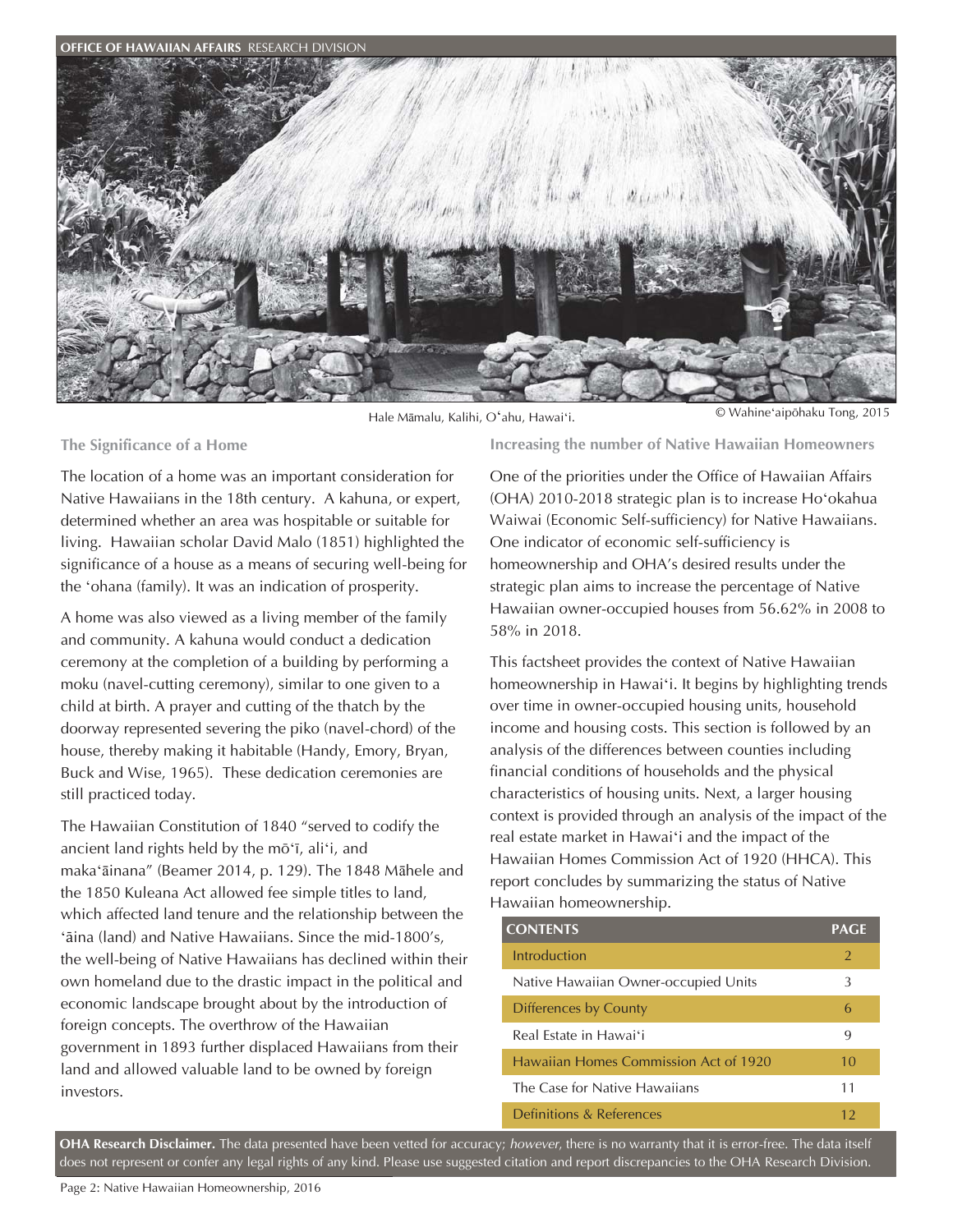# **Native Hawaiian Owner-occupied Housing Units**

This section summarizes indicators of homeownership within the Hawaiʻi population as a whole and Native Hawaiians as a subgroup. Table 1 highlights those homeownership indicators of the State and Native Hawaiian population in 2014, while Figure 1 highlights the homeownership rates between 2005 to 2014. The homeownership rate is computed by dividing the number of owner-occupied units by the total number of occupied units. In 2014, the Native Hawaiian population in Hawaiʻi was estimated at 295,409, with a median age of 29 years old, compared to 38 years old for the state population.

# **Table 1. State of Hawai**ʻ**i and Native Hawaiian Homeownership Indicators, 2014**

| <b>Indicators</b>                              | <b>State</b><br><b>Population</b> | <b>Native</b><br><b>Hawaiian</b> | $%$ of NH to<br><b>State Population</b> | <b>Difference</b>        |
|------------------------------------------------|-----------------------------------|----------------------------------|-----------------------------------------|--------------------------|
| Population                                     | 1,419,561                         | 295,409                          | 20.8%                                   |                          |
| Households                                     | 450,769                           | 71,006                           | $15.7\%$                                | $\overline{a}$           |
| Average Household Size                         | 3.05                              | 3.55                             |                                         | $+0.50$                  |
| Average Family Size                            | 3.61                              | 4.06                             |                                         | $+0.45$                  |
| Owner-occupied Housing Units                   | 255,375                           | 37,564                           | 14.7%                                   | $\overline{\phantom{a}}$ |
| % of Owner-occupied Housing Units              | 56.7%                             | 52.9%                            |                                         | $-3.8\%$ points          |
| Average Household Size of Owner-occupied units | 3.21                              | 3.77                             |                                         | $+0.56$                  |
| Housing Units with a Mortgage                  | 168,221                           | 27,246                           | $16.1\%$                                |                          |
| % of Housing Units with a Mortgage             | 65.8%                             | 72.5%                            |                                         | $6.7\%$ points           |
| Housing Units without a Mortgage               | 87,154                            | 10,318                           | 11.8%                                   |                          |
| % of Housing Units without a Mortgage          | 34.1%                             | 27.4%                            |                                         | $-6.7\%$ points          |
| % of Cost-burdened Households                  | 40.6%                             | 35.3%                            |                                         | $-5.3\%$ points          |

Source: ACS 2014 1-Year Estimate, S0201.



- 15.7% of households in Hawaiʻi are Native Hawaiian.
- Native Hawaiians have larger household and family sizes than the state population.
- 72.5% of Native Hawaiian homeowners have a mortgage, which is 6.7 percentage points higher than the state population as a whole.



- In 2009, the Native Hawaiian homeownership rate drastically decreased by 5.4 percentage points, while the state decreased by only 2.4 percentage points.
- While the percent of Native Hawaiian owner-occupied housing units decreased in 2014 from 56.7% to 52.9%, the percent of Native Hawaiian renters increased correspondingly from 43.3% to 47.1% (ACS 1-Year Estimate 2014).

In 2014, the percent of Native Hawaiian owner-occupied housing units decreased by 3.8 percentage points to 52.9%; while the level for the state population increased by  $0.5$  percentage points.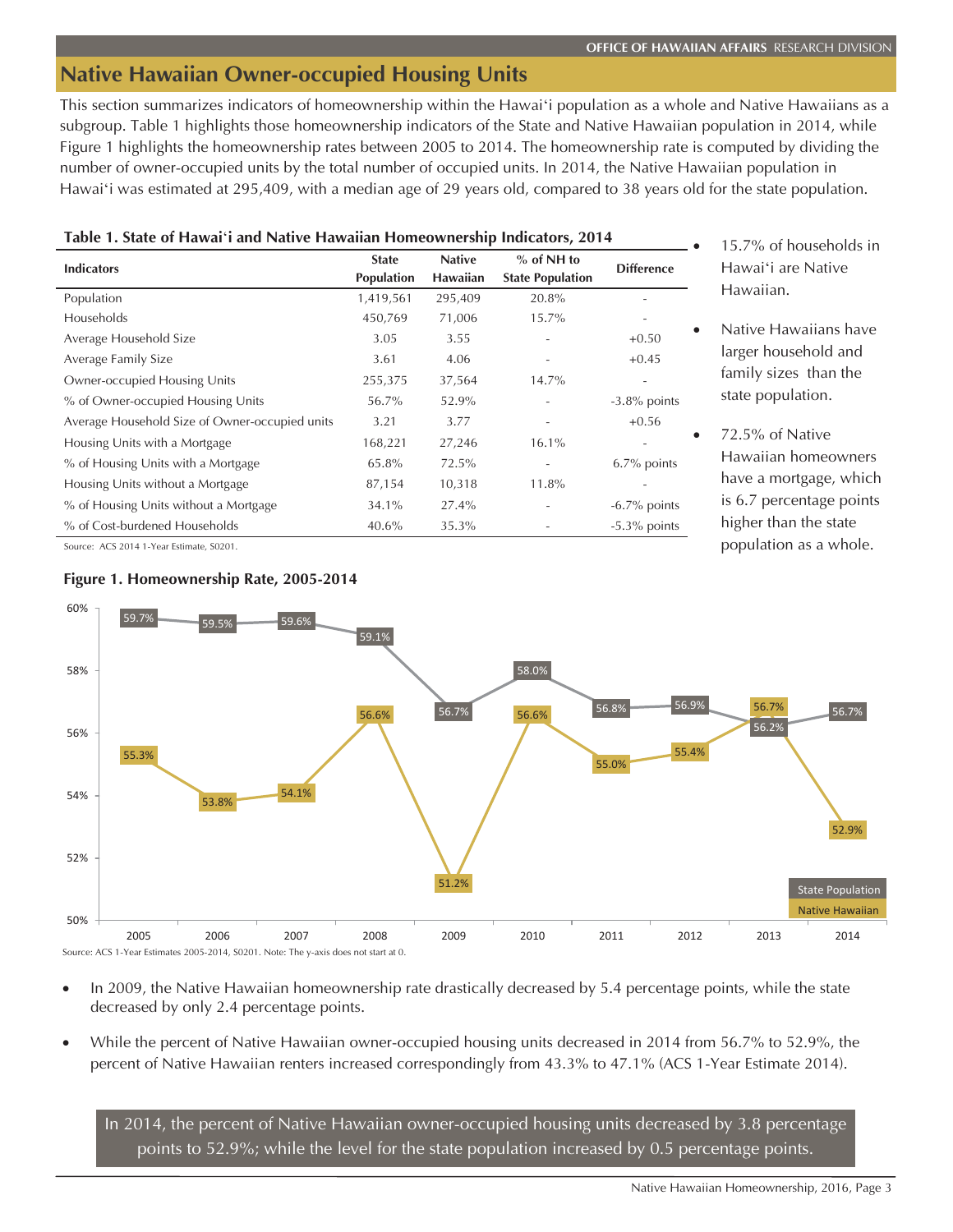# **Trends in Finances**

After the Great Recession, there were stricter mortgage lending and down payment requirements, combined with job loss, and a rapid increase in home prices (DBEDT, 2015a). Income and housing costs are two primary determinants of owning a home. Figure 2 features the median household income which includes the income of the householder and all people 15 years and older. Figure 3 focuses on median selected monthly owner costs with mortgage. Monthly owner costs include payments on mortgage, real estate taxes, insurance, utilities and fuels.





In 2009, the median household income for Native Hawaiians decreased 12.9%, as compared to a decrease of 4.6% for the overall state population.



**Figure 3. Median Selected Monthly Owner Costs with Mortgage, 2005-2014** 

Source: ACS 1-Year Estimates 2005-2014, S0201. Note: The y-axis does not start at 0.

- Native Hawaiian households with mortgages have lower median monthly housing costs than the state population. This difference reflects the costs affordable for the Native Hawaiian population with lower average incomes and related to the geographic locations of where Native Hawaiians reside.
- In 2014, the median monthly housing costs with mortgage for Native Hawaiian households was 87.3% of the total state population's median cost.

In 2008, the median household income for Native Hawaiians peaked at \$66,353, while the median selected monthly owner costs for Native Hawaiians with a mortgage also peaked at \$2,018, just before the Great Recession.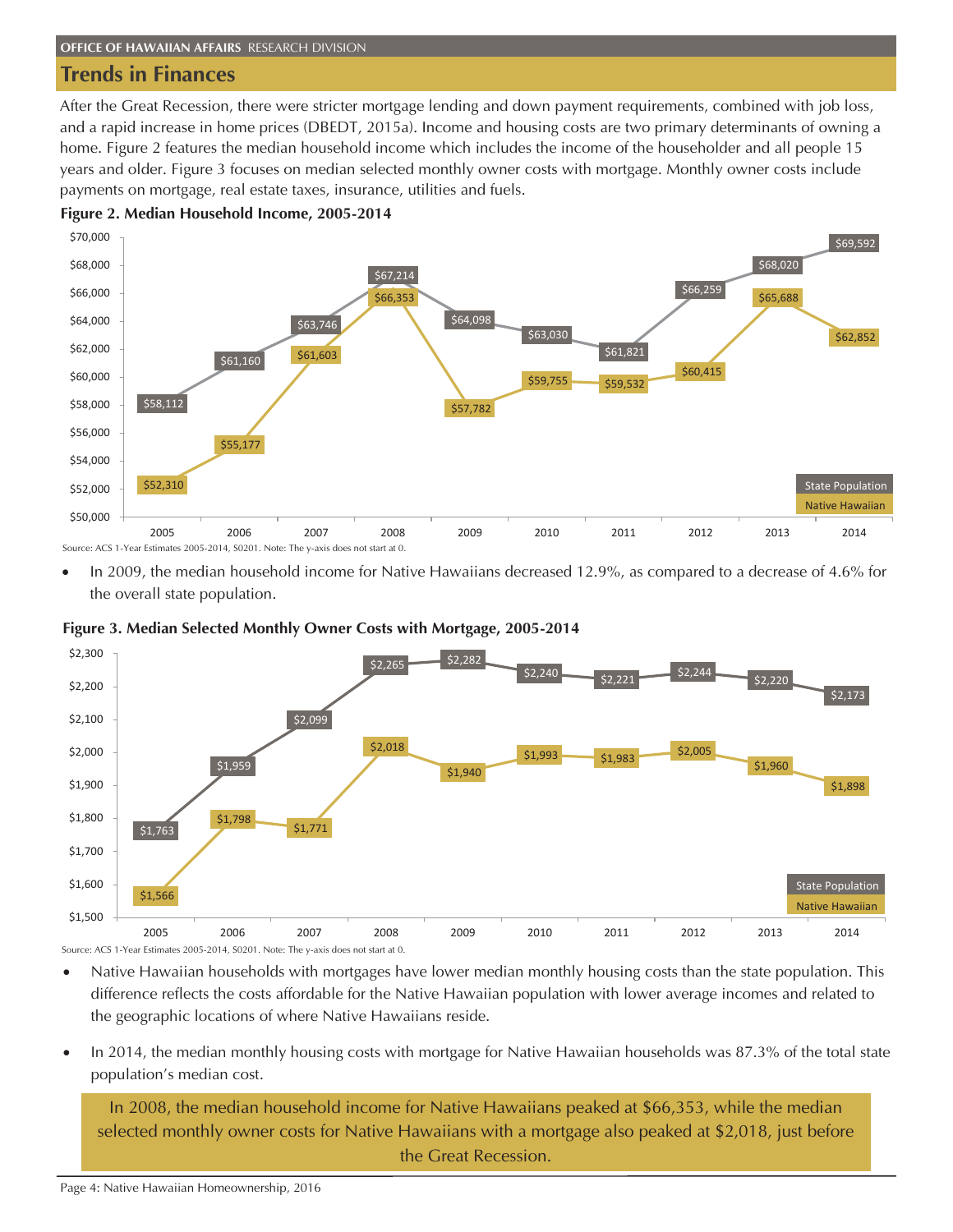# **Housing Costs**

Cost-burdened households refer to households that pay 30% or more of their income towards housing related expenses and may experience difficulty paying for necessities such as food, clothing, transportation, and medical expenses. Figure 4 shows the percent of cost-burdened households with a mortgage. Figure 5 depicts the median home value of the state population and Native Hawaiians. Median home value refers to the estimated value of a house if it were for sale at that time.





In 2008, there was a substantial increase of cost-burdened households with mortgages in the state population (15.4 percentage points) and an even greater increase for the Native Hawaiian population (19.4 percentage points).

Between 2009 and 2011, the percentage of cost-burdened Native Hawaiian households fluctuated 5 to 7 percentage points, but remained lower than the overall state population percentage.



# **Figure 5. Median Home Value, 2005-2014**

Native Hawaiians reside in homes with a lower median home value. The highest median home value among Native Hawaiians was \$505,800 in 2008, while the highest median home value in the state was \$560,200 of the same year.

From 2012 to 2014, Native Hawaiian cost-burdened households decreased 11.7 percentage points to 35.3%, while Native Hawaiian median home value increased 14% to \$432,200.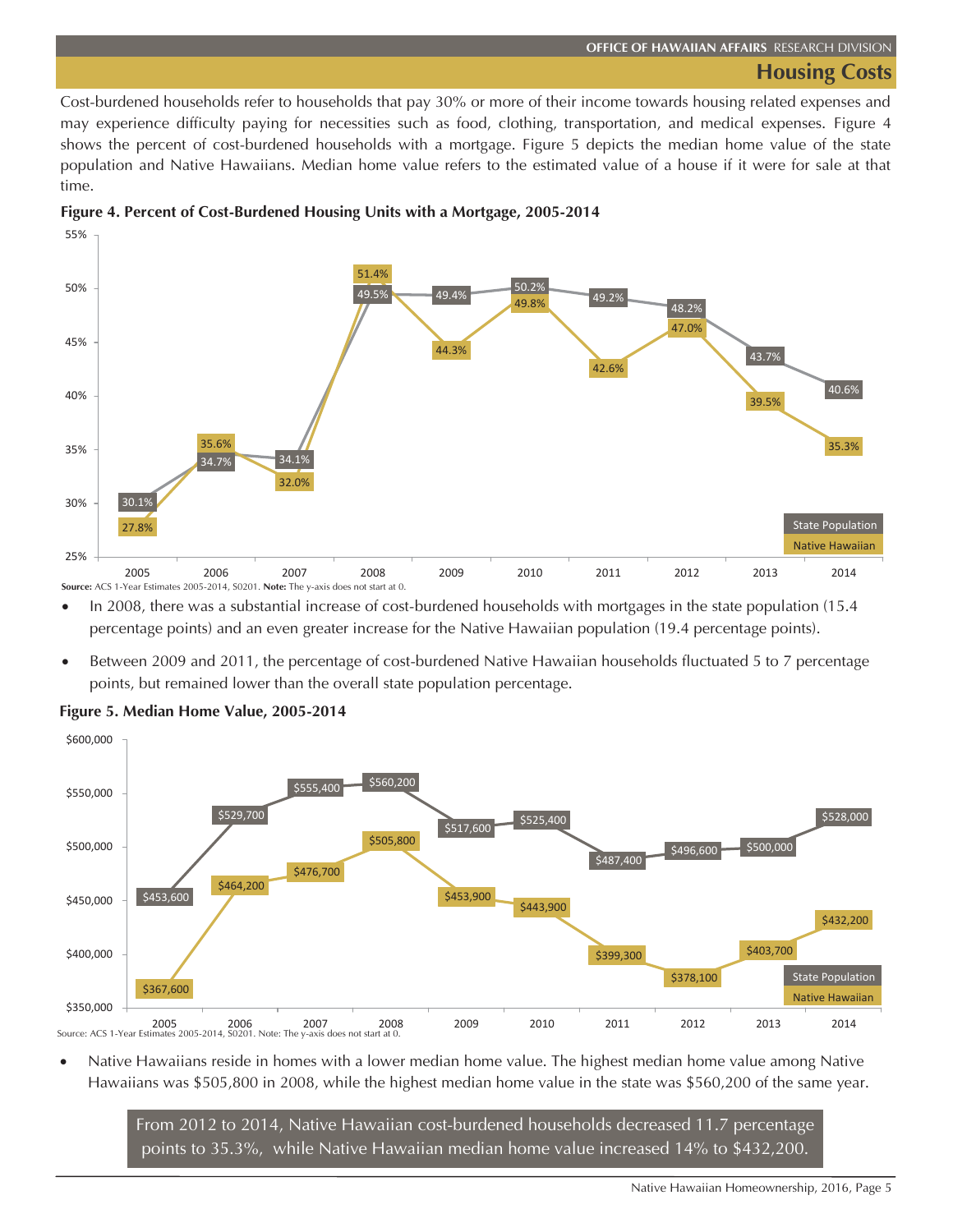# **Differences by County 2006-2010**

The next section focuses on Native Hawaiian homeownership differences by county. The American Community Survey 5 year data set produced by the U.S. Census Bureau, it is the latest data available on Native Hawaiians that provide more detailed information on geographical differences. Table 2 highlights the Native Hawaiian homeownership indicators by county in comparison to the total state, while Figure 6 breaks down the age of Native Hawaiian householders by county.

| TWIC 2. FULLED FROM MINITED INTO WHICH SHIP THUICALOTS, $2000 - 2010$ |                         |                   |                    |  |  |  |  |  |
|-----------------------------------------------------------------------|-------------------------|-------------------|--------------------|--|--|--|--|--|
| <b>Indicators</b>                                                     | Hawaiʻi<br><b>State</b> | Hawai'i<br>County | Honolulu<br>County |  |  |  |  |  |
| Population                                                            | 273.049                 | 49.948            | 170.495            |  |  |  |  |  |

|  |  |  |  |  | Table 2. Native Hawaiian Homeownership Indicators, 2006-2010 |  |  |
|--|--|--|--|--|--------------------------------------------------------------|--|--|
|--|--|--|--|--|--------------------------------------------------------------|--|--|

| Indicators                                             | i iavvai l<br><b>State</b> | i iawai i<br>County | TIVIIVIUU<br>County | naua 1<br>County | waa<br>County |  |
|--------------------------------------------------------|----------------------------|---------------------|---------------------|------------------|---------------|--|
| Population                                             | 273,049                    | 49,948              | 170,495             | 14,125           | 38,463        |  |
| <b>Households</b>                                      | 65,680                     | 12,714              | 40,645              | 3,179            | 9,124         |  |
| Average Household Size                                 | 3.46                       | 3.28                | 3.49                | 3.62             | 3.52          |  |
| Average Family Size                                    | 3.93                       | 3.76                | 3.95                | 3.93             | 4.06          |  |
| <b>Total Owner-occupied Housing Units</b>              | 35,740                     | 7,189               | 21,752              | 1,838            | 4,961         |  |
| % of Owner-occupied Housing Units                      | 54.4%                      | 56.5%               | 53.5%               | 57.8%            | 54.4%         |  |
| Average Household Size of Owner-occupied Housing Units | 3.68                       | 3.33                | 3.74                | 3.80             | 3.91          |  |
| Housing Units with a Mortgage                          | 26,725                     | 5,138               | 16,518              | 1,309            | 3,760         |  |
| Housing Units without a Mortgage                       | 9,015                      | 2,051               | 5,234               | 529              | 1,201         |  |
| % of Cost-burdened Households with a Mortgage          | 45.0%                      | 44.2%               | 45.3%               | 41.9%            | 45.6%         |  |
| % of Cost-burdened Households without a Mortgage       | 10.4%                      | 17.2%               | $8.0\%$             | $7.6\%$          | 10.6%         |  |

Source. ACS 5-Year Estimates 2006-2010, DP02 and DP04. Note: County numbers may not add to state number.

- 54.4% of Native Hawaiian households resided in owner-occupied housing units statewide.
- x Kauaʻi County (57.8%) and Hawaiʻi County (56.5%) had the highest percent of Native Hawaiian owner-occupied housing units.
- x Kauaʻi County (41.9%) had the lowest percent of cost-burdened households with a mortgage; lower than the total Native Hawaiian percentage (45.0%).
- x Maui County (45.6%) had the highest percent of cost-burdened households with a mortgage; higher than the total Native Hawaiian percentage (45.0%).
- Hawai'i County (17.2%) had the highest percent of cost-burdened households without a mortgage, higher than the total Native Hawaiian percentage (10.4%).



### **Figure 6. Percent of Native Hawaiian Homeowners by Age, 2006-2010**

- $\bullet$  44.2% of Native Hawaiian homeowners statewide were between 35-54 years old.
- Only 5% of Native Hawaiian householders in Kauaʻi County were 34 years or younger.

**Kaua**ʻ**i** 

**Maui** 

About a quarter of Native Hawaiian householders in Kauaʻi and Honolulu Counties are 65 years or older.

Source: ACS 5-Year Estimates 2006-2010, B25007.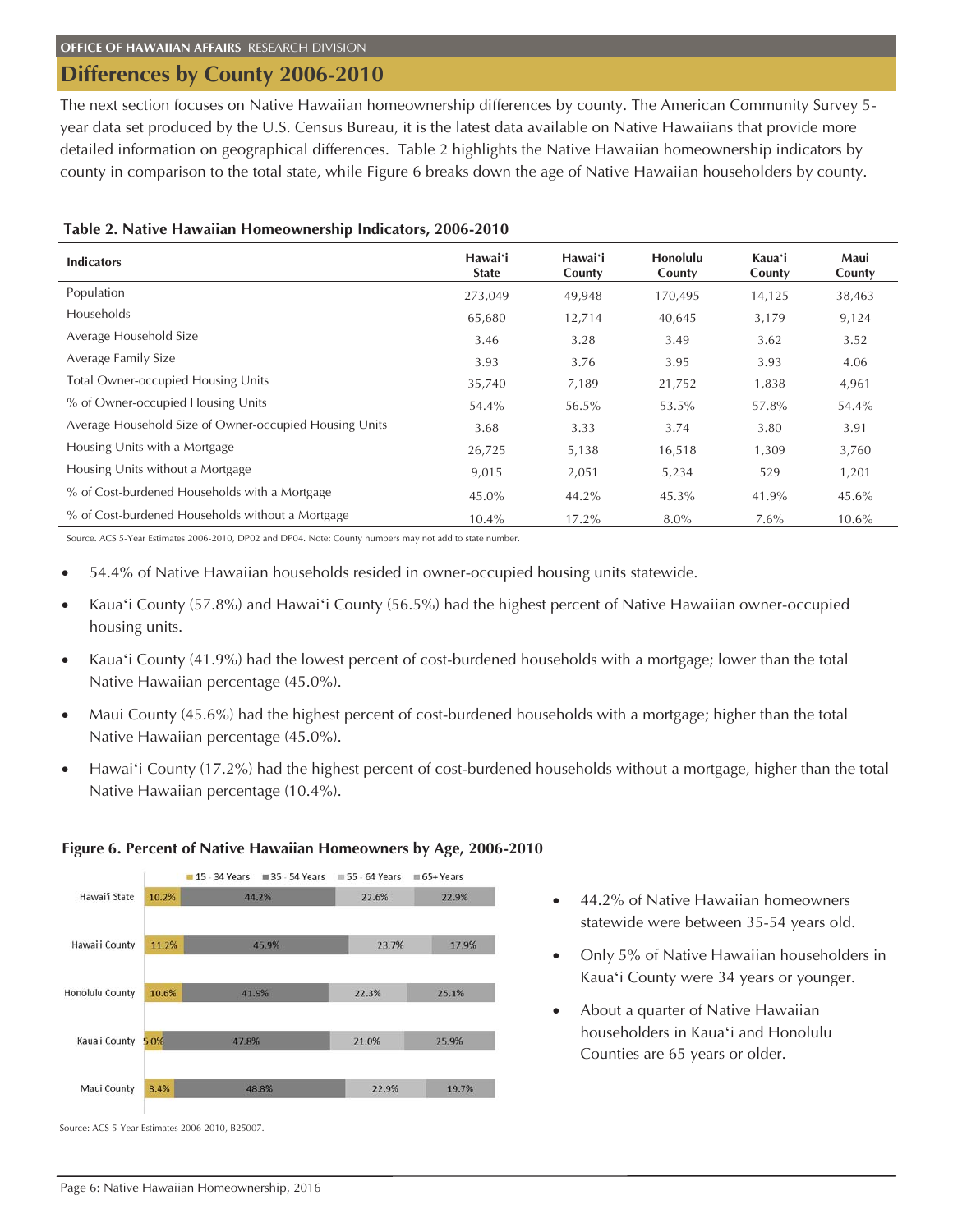# **Financial Conditions**

The financial conditions of homeowners also differ by county. Figure 7 provides data on the median household income of Native Hawaiian owner-occupied units, while Figure 8 focuses on the median home value. Figures 9 and 10 highlight the differences between the median selected monthly owner costs, with and without mortgages respectively. This data provides specific information on owner-occupied units, and does not include Native Hawaiian renter-occupied housing units.





Source: ACS 5-Year Estimates 2006-2010, B25119.

- The total population of Honolulu County had the highest median income of \$89,947, surpassing the total state median household income.
- Native Hawaiians in Hawaiʻi (\$67,268) and Kauaʻi (\$73,750) Counties were the only counties with median household incomes higher than the total median household income of their respective county population.



### **Figure 9. Median Home Value, 2006-2010**

- Hawaiʻi County had the lowest median home value of \$320,300, \$41,100 less than the state value of \$361,400.
- There is a large difference of \$122,600 in Maui County between Native Hawaiian home value and that of the total Maui County population.





Source: ACS 5-Year Estimates 2006-2010, DP04.

- The total population of Maui County  $(\$2,379)$  had the highest owner costs, while Native Hawaiians in Honolulu County (\$2,178) had the highest Native Hawaiian owner costs with mortgage.
- The total population of Hawai'i County (\$1,691) had the lowest owner costs, while Native Hawaiians in Hawaiʻi County (\$1,455) had the lowest Native Hawaiian owner costs with mortgage.

# **Figure 10. Median Selected Monthly Owner Costs without Mortgage, 2006-2010**



Source: ACS 5-Year Estimates 2006-2010, DP04.

Native Hawaiians in Maui County (\$330) had the lowest owner costs without mortgages, while the total population in Honolulu County (\$485) had the highest costs.

Native Hawaiians in Hawaiʻi County had the lowest household income, owner costs with mortgages, and home value between 2006-2010.

Source: ACS 5-Year Estimates 2006-2010, DP04.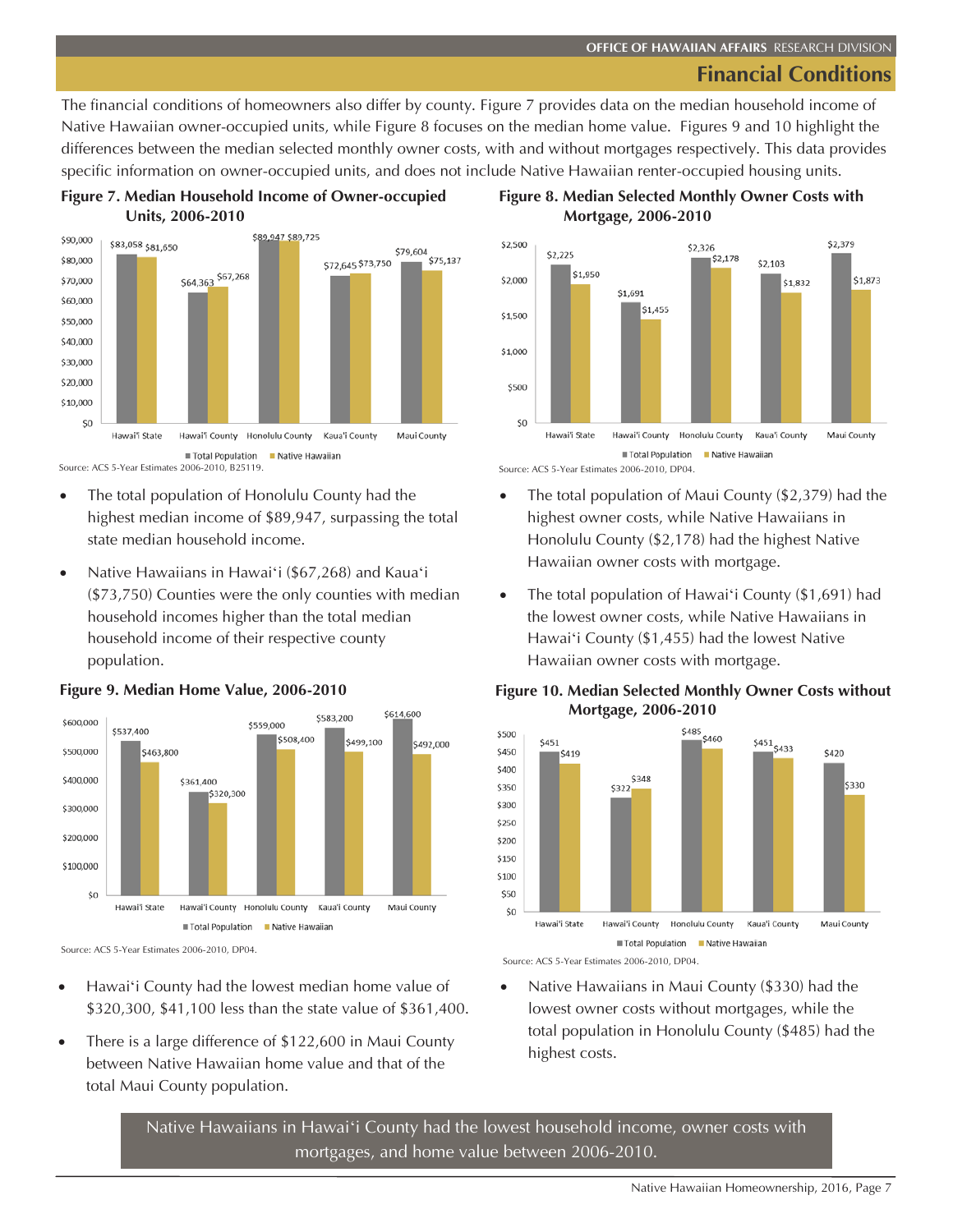# **Physical Housing Characteristics**

Some of the physical characteristics of a house include the number of bedrooms, the year the home was built, and facilities such as the kitchen and plumbing. These attributes help to assess the physical quality of the house and the housing expenses. Table 3 presents a breakdown by the number and percent of Native Hawaiian owner-occupied units by bedrooms. Bedrooms refer to the count of rooms designed to be used as bedrooms if the house was for sale or rent. A house consisting of only one room is classified as having no bedrooms. Figure 11 depicts Native Hawaiian owner-occupied units by the year they were built and Table 4 reports on facility conditions. A complete kitchen facility includes a sink with a faucet, a stove or range, and a refrigerator, while a complete plumbing facility includes a hot and cold running water, a flush toilet and a bathtub or shower.

|                 | <b>Owner-occupied</b><br>Units |          | <b>No</b><br><b>Bedroom</b> |         |         | <b>Bedroom</b> |       | റ<br><b>Bedrooms</b><br><b>Bedrooms</b> |        |       |         | 4<br><b>Bedrooms</b> |       | $5+$<br><b>Bedrooms</b> |
|-----------------|--------------------------------|----------|-----------------------------|---------|---------|----------------|-------|-----------------------------------------|--------|-------|---------|----------------------|-------|-------------------------|
|                 | #                              | $\%$     | #                           | $\%$    | $^{\#}$ | $\%$           | #     | $\%$                                    | #      | $\%$  | $^{\#}$ | $\%$                 | #     | $\%$                    |
| Hawai'i State   | 35,740                         | 100%     | 303                         | $0.8\%$ | 1.030   | $2.9\%$        | 5,242 | 14.7%                                   | 17,662 | 49.4% | 7,853   | 22.0%                | 3.650 | $10.2\%$                |
| Hawai'i County  | 7.189                          | 100%     | 55                          | 2.2%    | 217     | $3.0\%$        | 986   | 13.7%                                   | 4,110  | 57.2% | 1.192   | 16.6%                | 529   | $7.4\%$                 |
| Honolulu County | 21,752                         | 100%     | 89                          | $0.4\%$ | 630     | 2.9%           | 3,264 | 15.0%                                   | 9,753  | 44.9% | 5,439   | 25.0%                | 2.577 | 11.8%                   |
| Kauai County    | ,838                           | 100%     | 8                           | $0.4\%$ | 87      | 4.7%           | 212   | 11.5%                                   | 1.133  | 61.6% | 321     | 17.5%                | 77    | 4.2%                    |
| Maui County     | 4,961                          | $100\%$  | 51                          | $.0\%$  | 96      | $.9\%$         | 780   | 15.7%                                   | 2,666  | 53.7% | 901     | 18.2%                | 467   | $9.4\%$                 |
| .               |                                | -------- |                             |         |         |                |       |                                         |        |       |         |                      |       |                         |

# **Table 3. Number and Percent of Native Hawaiian Owner-occupied Units by Bedrooms, 2006-2010**

Source**:** ACS 2006-2010 5-Year Estimates, B25042.

- 82.0% of Native Hawaiian owner-occupied units had at least three bedrooms.
- 37.0% of Native Hawaiian owner-occupied units in Honolulu County had 4 or more bedroms.

### **Figure 11. Percent of Native Hawaiian Owner-occupied Units by Year Built, 2006-2010**



- x 70.5% of Native Hawaiian owner-occupied units statewide were built prior to 1989.
- x 75.6% Native Hawaiian owner-occupied units in Honolulu County were built prior to 1990.
- After 1990, there was an increase of Native Hawaiian owner-occupied units in Kauaʻi County (41.7%), Maui County (38.1%), and Hawaiʻi County (35.6%).

Source: ACS 5-Year Estimates 2006-2010, B25036.

### **Table 4. Number and Percent of Native Hawaiian Owner-occupied Units by Facility Conditions, 2006-2010**

|                                      | Hawai'i State |         | Hawaiʻi<br>County |       | <b>Honolulu</b><br>County |       | Kauaʻi<br>County |         | Maui<br>County |       |
|--------------------------------------|---------------|---------|-------------------|-------|---------------------------|-------|------------------|---------|----------------|-------|
|                                      |               | $\%$    | #                 | $\%$  | #                         | $\%$  | #                | $\%$    | #              | $\%$  |
| Lacking complete kitchen facilities  | 393           | 100%    | 73                | 18.6% | 153                       | 38.9% | 75               | 19.0%   | 92             | 23.4% |
| Lacking complete plumbing facilities | 383           | $100\%$ | 198               | 51.6% | 81                        | 21.1% | 32               | $8.4\%$ |                | 18.8% |
|                                      |               |         |                   |       |                           |       |                  |         |                |       |

Source: ACS 2006-2010 5-Year Estimates, B25049, B25053.

- Honolulu County (39%) had the highest percent of Native Hawaiians living in owner-occupied units lacking complete kitchen facilities.
- Hawai'i County (52%) had the highest percent of Native Hawaiians living in owner-occupied units lacking complete plumbing facilities.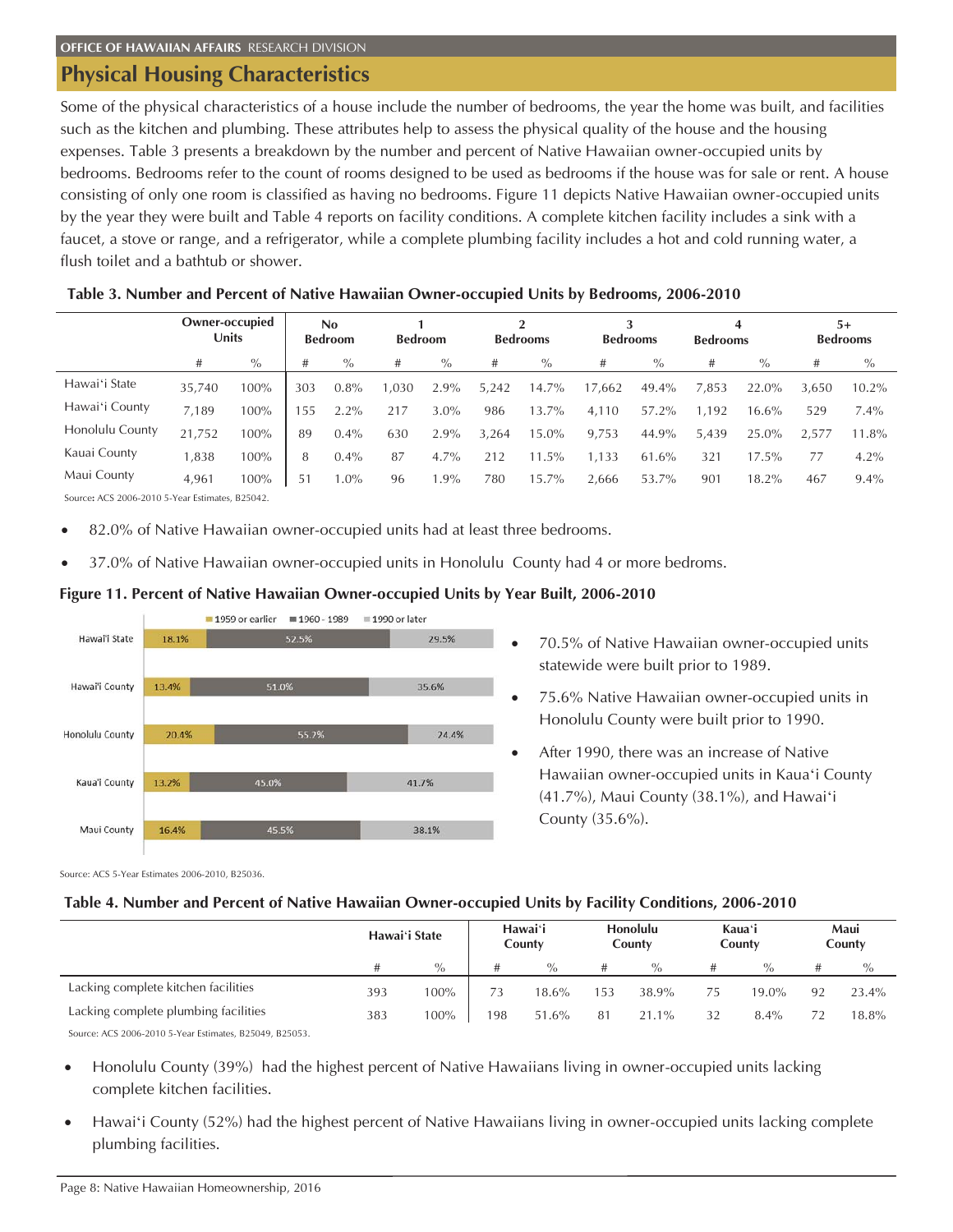Residential Home Sales in Hawaiʻi: Trends and Characteristics report (DBEDT, 2015b) summarized the characteristics of buyers from January 2008 to September 2015; the report beaks down the number of sales and average prices of homes by county and sub-county. Figure 12 shows the number of home sales in Hawaiʻi and the percentage of local, continental United States, and foreign buyers, while Figure 13 displays the average home prices. A total of 139,998 homes in Hawaiʻi were sold between January 2008 and September 2015; 72.5% of buyers were local, 23.5% came from the continental United States and 4% from foreign countries.



- **Figure 12. Percent and Number of Home Sales, January 2008-September 2015**
- Honolulu County had the largest percent of local buyers (84.7%), while Maui County had the lowest percent of local buyers (48%).
- Maui County had the largest percent of buyers from the Continental United States (44.9%), while Honolulu County had the lowest percent (11.7%).
- x Kauaʻi County had the lowest percent of foreign buyers (2.4%), while Maui County had the highest percent  $(7.1\%)$ .

Source*:* Residential Home Sales in Hawaii: Trends and Characteristics, p. 5, by Research and Economic Analysis Division, 2015, Honolulu:

- Maui County had the highest average price of homes purchased by foreign buyers (\$883,842) and continental United States buyers (\$753,919).
- Hawai'i County had the lowest average price of a home paid by a local buyer (\$274,469).

Honolulu County had the largest percent of local buyers and the highest local average price between 2008 and 2015.

Maui County had the largest percent of foreign buyers and the highest foreign average price between 2008 and 2015.



Source: Residential Home Sales in Hawaii: Trends and Characteristics, p. 5, by Research and Economic Analysis

**Figure 13. Average Home Prices, January 2008-September 2015**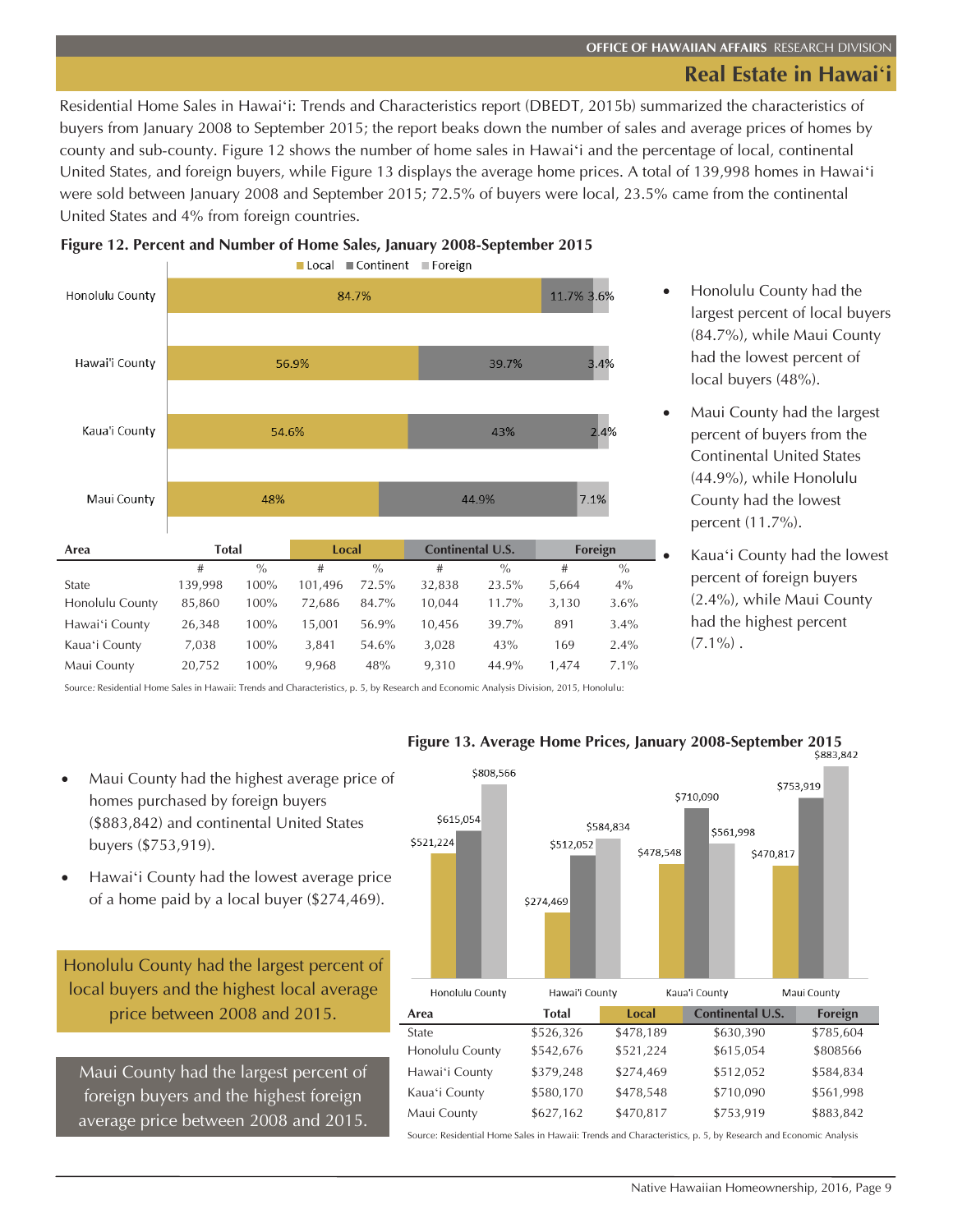# **The Impact of the Hawaiian Homes Commission Act of 1920**



Kapolei, Oʻahu, Hawaiʻi.

Championed by Prince Jonah Kuhio Kalanianaʻole, the Hawaiian Homes Commission Act of 1920 (HHCA) was an act passed by the U.S. Congress to enable "native Hawaiians to return to their lands in order to fully support self-sufficiency for native Hawaiians and the selfdetermination of native Hawaiians in the administration of this Act, and the preservation of the values, traditions and culture of native Hawaiians" (HHCA, 1920).

As a condition of statehood in 1959, the State of Hawaiʻi agreed to administer the Act and included it in the state constitution. The Department of Hawaiian Home Lands (DHHL) was created to oversee 200,000 acres set aside for native Hawaiian homesteading for residential, agricultural, and pastoral use. In order to be eligible for a lease, one must be at least 18 years old and have not less than onehalf (50%) Hawaiian ancestry. Successors to the lease must be related and have at least 25% Hawaiian ancestry.

**The Department of Hawaiian Home Lands** 

The Native American Housing Assistance and Self Determination Act (NAHASDA) of 1996 provides housing assistance to Native Americans through the U.S. Department of Housing and Urban Development (HUD). In 2000, it was amended to include housing assistance for Native Hawaiians and designated DHHL as the recipient. It has been DHHL's major source of federal funding.

As of June 30, 2014, DHHL leased 9,838 residential, agricultural, and pastoral properties. Residential leases comprised about 85% of the total leases (DHHL Annual Report, 2015a), however it does not include housing units located on agricultural and pastoral lands. Based on the ACS 2014 data, it is estimated that DHHL provides about 3.2% of the total owner-occupied housing units in Hawaiʻi and about 22.1% of owner-occupied housing units among Native Hawaiians.

### **Beneficiaries**

A 2014 DHHL Beneficiaries Study Lessee Report (2015b) surveyed lessees and undivided interest lessees. Undivided interest lessees are those who were awarded a lease in a project area, but do not yet have a house that is move-in ready. From 2008 to 2014, the number of leases increased 4.5% from 9,236 leases in 2008 to 9,654 leases in 2014. The median age of lessees was 62 years, the median household income was \$59,600, and more than 75% of lessees needed to repair their homes but could not afford it. Undivided interest lessees had a median age of 55, younger than traditional lessees; almost half rented their current residence; and majority wanted a house that was ready to be occupied.

Since 2008, applicants has increased by 33%, where 41% preferred to have a homestead on Oʻahu, a ready to movein single-family dwelling with 3-4 bedrooms and 2 bathrooms (DHHL, 2015c). There was a total of 22,576 residential applications on the waiting list as of June 30, 2015.



The Department of Hawaiian Home Lands, Kapolei, Oʻahu, Hawaiʻi.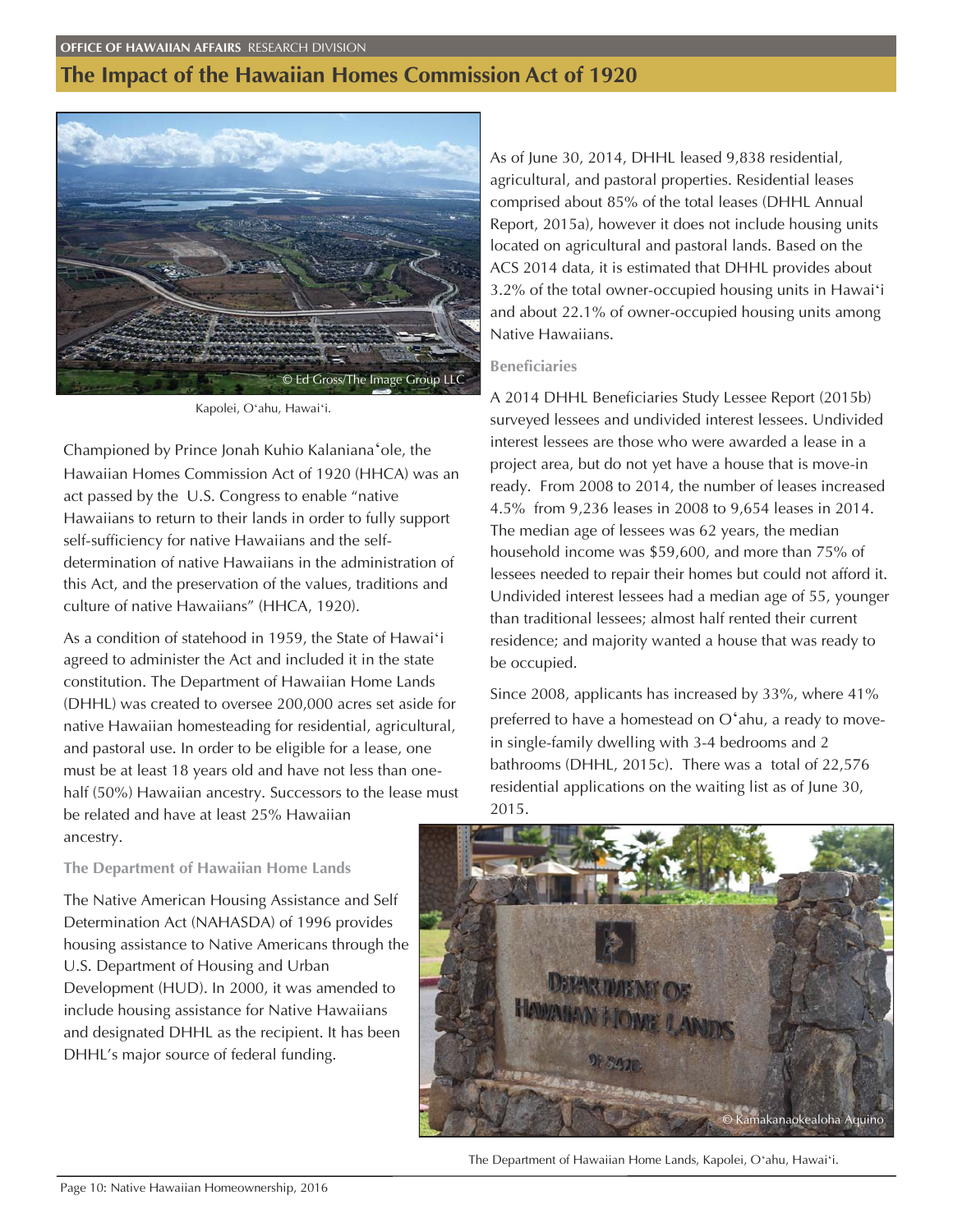# **The Case for Native Hawaiians OFFICE OF HAWAIIAN AFFAIRS** RESEARCH DIVISION



Papakölea, Oʻahu, Hawaiʻi.

Native Hawaiians lived a lifestyle that ensured adequate resources to provide economic self-sufficiency, until their political power and resources were disenfranchised by political and economic forces in the 1800s. For over a century, the results greatly affected the lifestyle and resources of Native Hawaiians and the continued means towards economic self-sufficiency. As a result, Native Hawaiian homeownership became a strategic goal of the Office of Hawaiian Affairs. This factsheet provided an overview of Native Hawaiian homeownership and highlighted the trends and differences from 2005-2014.

**From 2013 to 2014, the percent of Native Hawaiian homeowners decreased, while there was an increase of Native Hawaiian renters.** 

Population growth such as military presence, domestic migration, immigration from abroad, foreign investments, and vacation rentals have all impacted homeownership rates (DEBDT, 2015a). The Native Hawaiian population was younger, while family and household sizes continued to surpass the average size for the state population.

**Income did not increase as fast as housing prices (DEBDT, 2015a; HHFDC, 2011).** 

Although a smaller percent of Native Hawaiians are costburdened and on average, pay lower monthly owner costs, the affordability of a home suited for their needs remains an issue. Hostetter (2014) concluded that after the Great Recession, that the greatest disparity in income is Per Capita Income (PCI) between Native Hawaiians and the state population. PCI is based on the total income of a group divided by the total number of members of that group. When PCI is analyzed, a substantially large disparity is revealed, leading to higher poverty rates.

**Honolulu County accounts for a majority of residential housing units in Hawaiʻi and increased rapidly over the years (DBEDT, 2015a).** 

In addition to the state trends, it is also important to highlight the differences between each county in Hawaiʻi. It is also interesting to note, that the population in the other counties is projected to grow faster than Honolulu (DBEDT, 2015a). Counties like Kauaʻi and Maui have larger household and family sizes. Although Honolulu County accounted for a majority of homes, Honolulu had the lowest homeownership rate compared to the higher rates in Hawaiʻi and Kauaʻi Counties (HHFDC, 2011).

**For almost a century, the Hawaiian Homes Commission Act of 1920 and the Department of Hawaiian Home Lands has contributed greatly to homeownership in Hawaiʻi for Native Hawaiians.** 

Although there is a growing demand as evidenced by the wait list of Native Hawaiians, the supply of DHHL homes face the same challenges as other residential construction (DBEDT, 2015a). In addition to providing homes, DHHL has also focused on community development and provided funding for several community projects and initiatives that address culture, education, health, employment and social welfare. A focus on community development has positive impacts on mental well-being (Maqbool, Viveiros, and Ault, 2015).

**Between 2015 and 2025, an estimated demand of 65,000 new housing units is projected in Hawaiʻi (DBEDT, 2015a).** 

How and if this will be met depends on several factors. Demand depends on population growth, household formation, changes in the number of families, income distributions (HHFDC, 2011), the availability of land, financing for the project, the permitting process (DBEDT, 2015a) and other requirements . Viveiros (2015) indicated that "housing is an important social determinant" that relates to the quality, location and cost of housing that will impact residents (p. 2).